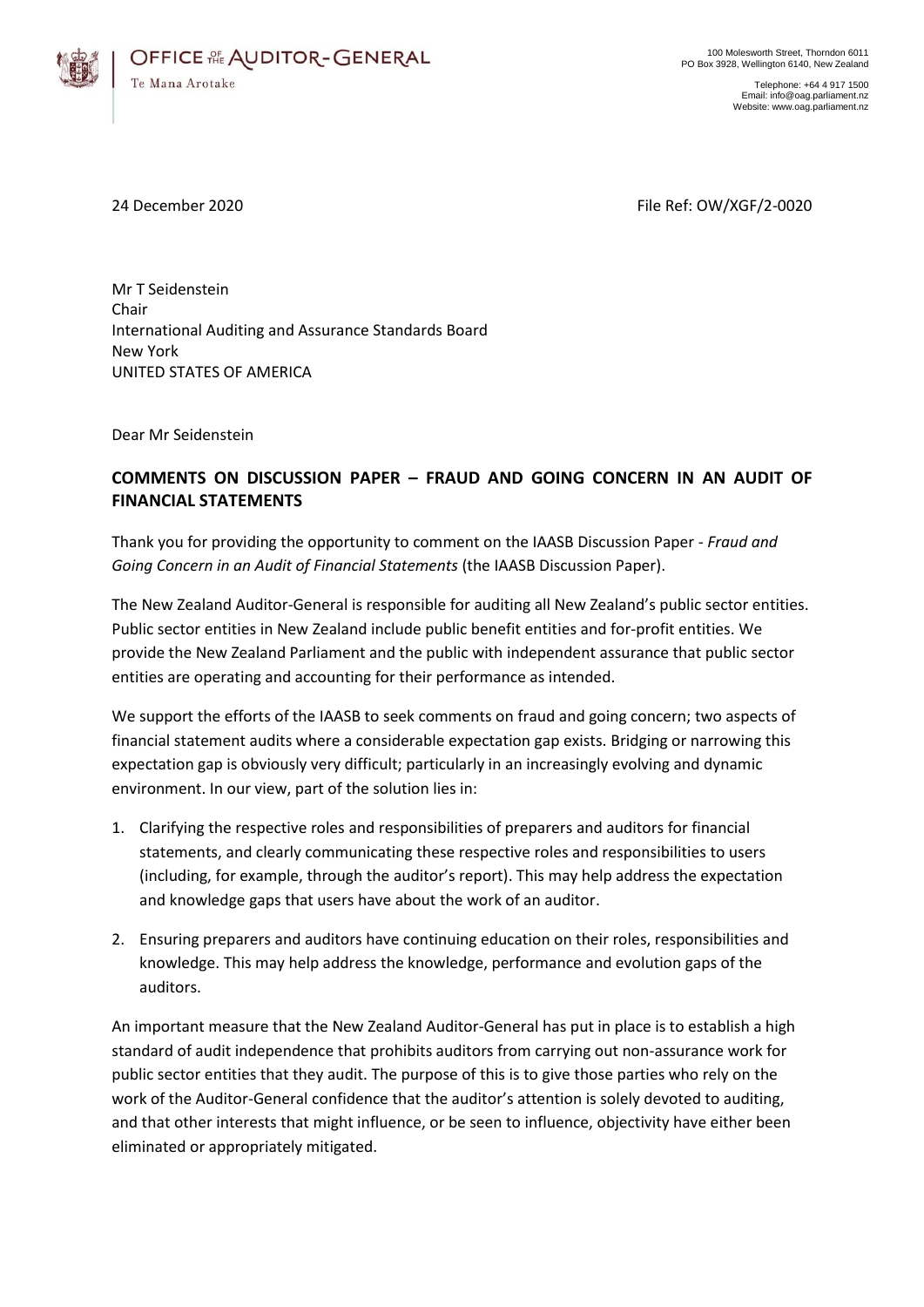Although this measure may not directly address the expectation gap, it does mitigate the criticism that auditors often attract when material fraud or going concern issues arise when affected parties and commentators express concerns that the auditor's attention was "distracted" because of the provision of non-assurance services to the entity for which their primary role is the auditor.

We have made some observations in the attachment to this letter, responding to the IAASB's questions to contribute to the discussion.

If you have any questions about our comments please contact Roy Glass at [roy.glass@oag.parliament.nz](mailto:roy.glass@oag.parliament.nz) or me at [todd.beardsworth@oag.parliament.nz.](mailto:todd.beardsworth@oag.parliament.nz)

Yours sincerely

 $\mathcal{R}$ 

Todd Beardsworth Assistant Auditor-General Audit Quality Group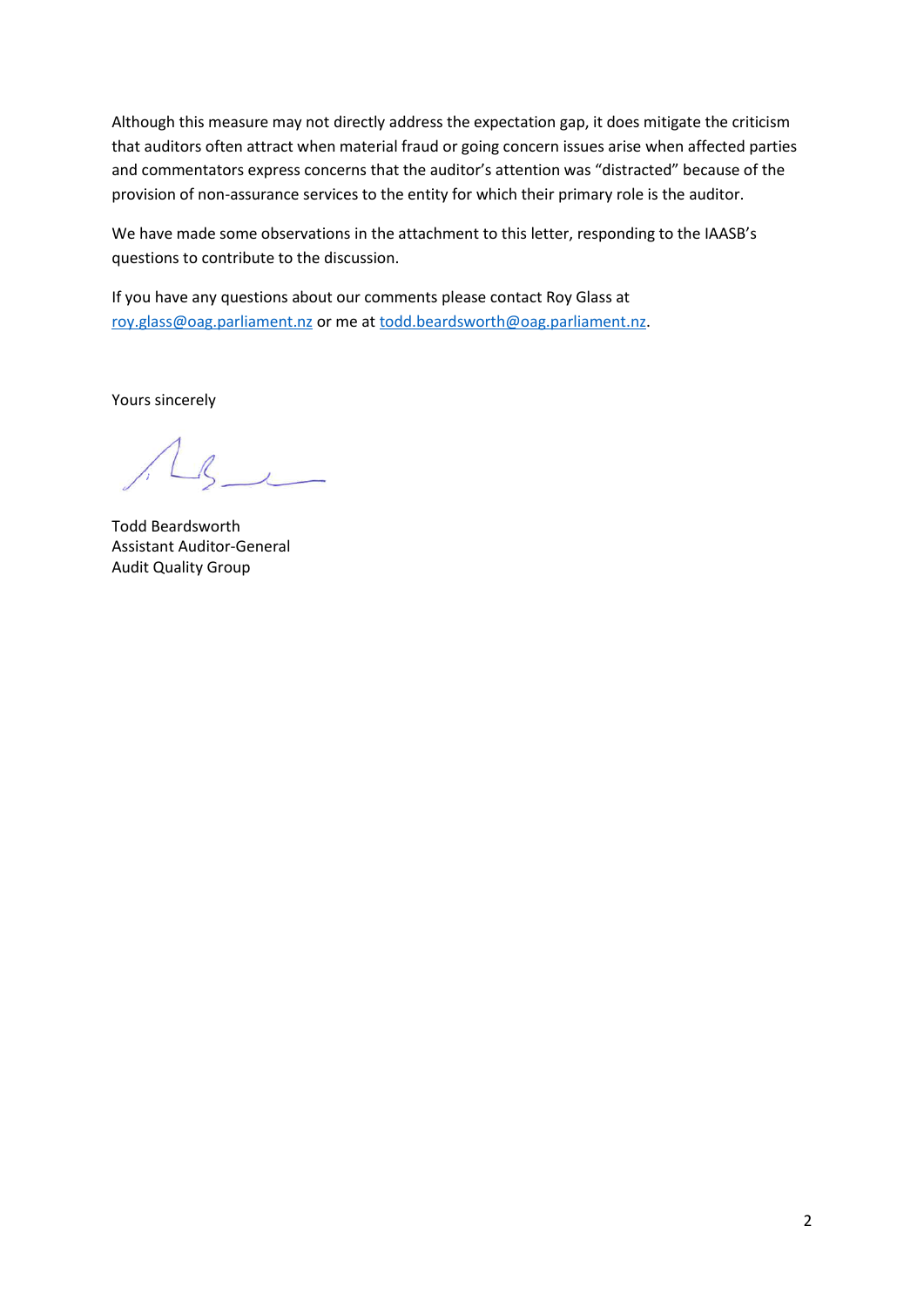# **OUR RESPONSE TO THE QUESTIONS IN THE IAASB DISCUSSION PAPER – FRAUD AND GOING CONCERN IN AN AUDIT OF FINANCIAL STATEMENTS**

- *1. In regard to the expectation gap (see Section I):*
	- *(a) What do you think is the main cause of the expectation gap relating to fraud and going concern in an audit of financial statements?*
	- (b) *In your view, what could be done, by the IAASB and / or others (please specify), to narrow the expectation gap related to fraud and going concern in an audit of financial statements?*

We have referred to the Association of Certified Chartered Accountants' analysis of the audit expectation gap in responding to these questions. That analysis breaks the audit expectation gap into:

- The knowledge gap;
- The performance gap; and
- The evolution gap.

We note that the way the performance gap has been described in the discussion paper does not address auditors' failure to do what standards or regulations require. We believe that there is merit in considering why this occurs and whether there is anything the IAASB could do to facilitate improvement.

# **Causes of the expectation gap relating to fraud**

We consider that there is a genuine *knowledge gap* among many stakeholders about what an audit involves. Additionally, parties who have suffered loss because of material fraud that has not been detected and reported by the auditor will almost always assert that there has been audit failure through the benefit of hindsight. Their assertion of audit failure may or may not have validity.

When the auditor considers the risk of material misstatement due to fraud, financial reporting fraud is generally the auditor's primary concern. However, when the general public think of "fraud" they are likely to have misappropriation in mind.

We consider that a *performance gap* also exists in relation to fraud. In our view, auditors do not always do everything that is required by existing auditing standards and regulations in relation to fraud. This is borne out by the examples on page 9 of the IAASB Discussion Paper. Although this may be in part because of a failure to meet expectations that are clear, it is also true that in many areas the existing standards allow room for differing interpretations. Improving the clarity of expectations may help.

The auditing standards correctly recognise that management and those charged with governance are responsible for the prevention and detection of fraud. However, when fraud occurs, it is often the auditors who are blamed. There is an argument that the attribution of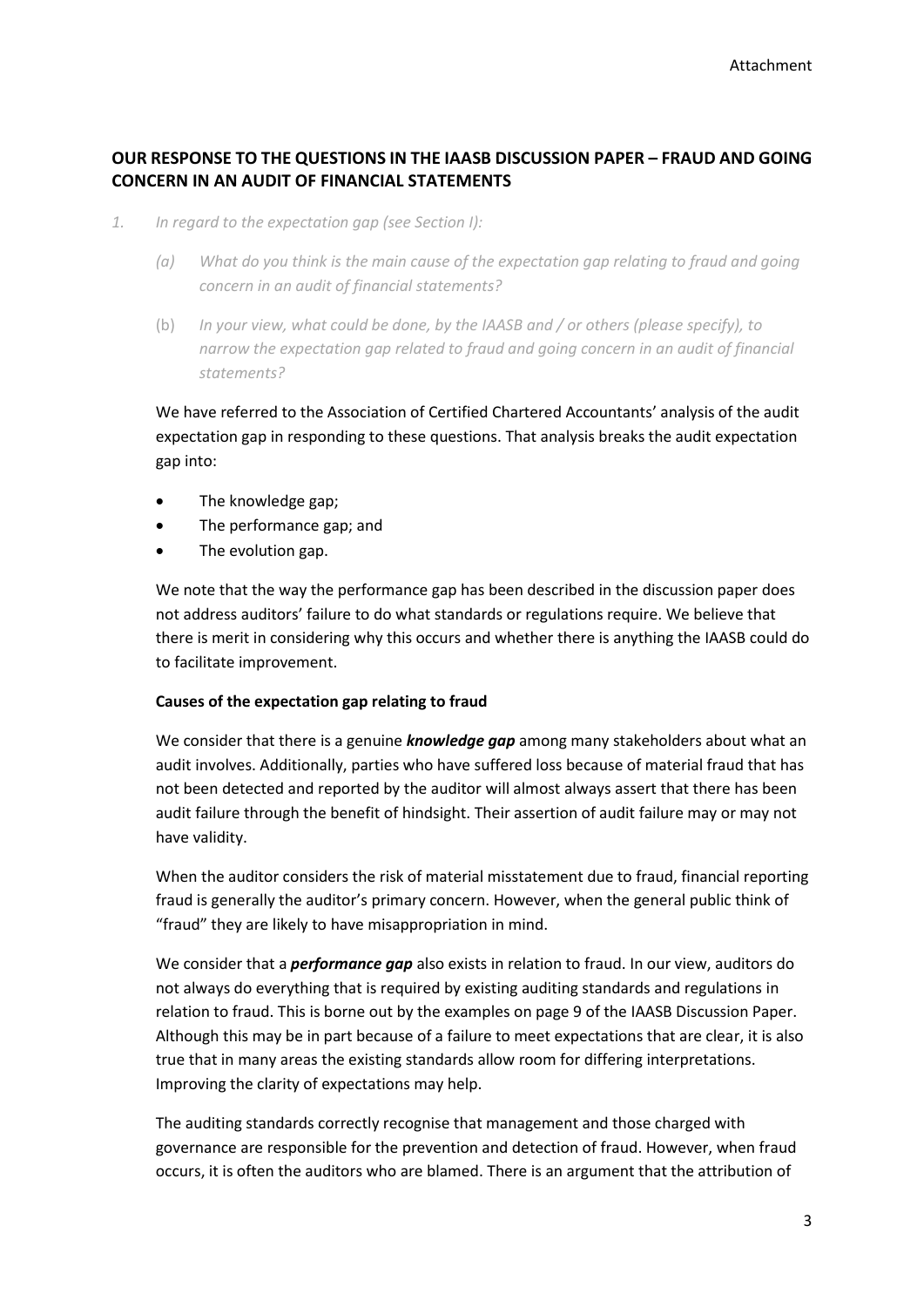blame (a significant component of the expectation gap) is unfairly directed to auditors, with those who are responsible for the prevention and detection of fraud (management and those charged with governance) getting off relatively lightly. If there is a fault that can be levelled at auditors, it may be that they are not demanding enough in holding management and those charged with governance to account for not meeting their responsibilities in respect of fraud.

Furthermore, we consider that an *evolution gap* has emerged, including:

The auditor's responsibility for non-material fraud.

We do not believe that there should be any expansion of the auditor's current responsibilities for non-material fraud. The current responsibilities include identifying and reporting on any significant deficiencies in internal controls that might present an opportunity for even non-material fraud to occur. It would be also helpful to be explicit in communication to stakeholders about the auditor's responsibilities for non-material fraud.

What constitutes non-material fraud.

The IAASB should consider what is non-material in respect of financial reporting fraud. The ICAEW's publication *Materiality in the audit of financial statements* makes the statement that "fraudulent financial reporting that results in misstatements caused by management is, by definition, almost always material (regardless of the size of the misstatements) because of management's intent to influence some action or decision."

Bribery and corruption.

There is a question about the auditor's role in combatting bribery and corruption. The definition of fraud in paragraph 12 of ISA 240 could be expanded to explicitly include bribery and corruption.

## **What can be done to narrow the expectation gap relating to fraud?**

Above, we identified what we consider to be the main causes of the expectation gap relating to fraud. Here, we:

- comment on some steps we have taken towards narrowing the expectation gap; and
- make some suggestions about narrowing the expectation gap.

## *The knowledge gap*

We consider the *knowledge gap* in relation to fraud will continue to exist. However, we encourage the IAASB to educate all parties (preparers, auditors and users) about their roles and responsibilities in respect of fraud. We also encourage the IAASB to keep improving communication, including within the audit report, about the respective roles and responsibilities of preparers and auditors to users.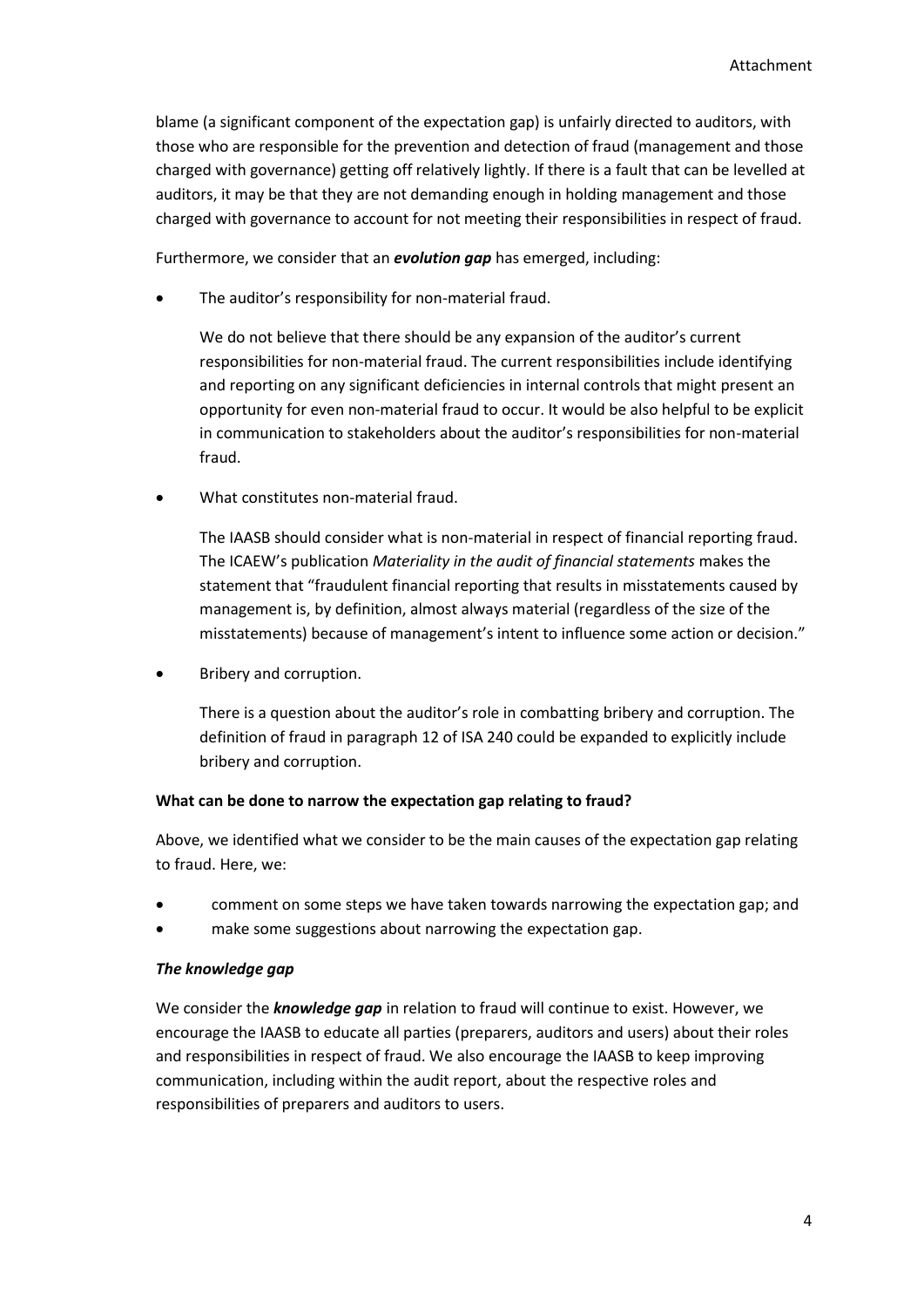#### *The performance gap*

We comment on the *performance gap* under three sub-headings, below.

#### *Improving understanding of the entity's controls in relation to fraud*

- The New Zealand Auditor-General has adopted the practice of requiring the entities we audit to inform us of all instances of suspected fraud, irrespective of materiality, as part of the terms of the engagement. Possession and analysis of this information is intended to serve several purposes, including:
	- providing us with insights into the entity's attitude towards fraud including the extent of investigation carried out by the entity, the action taken by the entity, and whether the suspected fraud was referred to a law enforcement agency;
	- providing us with information about how the suspected fraud was detected, and about the entity's system of internal control;
	- allowing us to consider if the suspected fraud could be more extensive than what was actually found, or whether the opportunity exists for similar frauds to be carried out within, or on, the entity; and
	- assessing if the suspected fraud has implications for our audits of other entities.

Overall, possession of this information gives us information about the effectiveness of the control environment within the entity; in particular, how management is carrying out its responsibilities in creating and maintaining the entity's culture and in demonstrating management's commitment to integrity and ethical values.

 Developments in technology have created complexities that management and those charged with governance need to understand, and respond to, if they are to effectively meet their responsibility to prevent and detect fraud within an entity. Identity theft, the creation of false documentation, the ability to infiltrate IT systems, and so on is the *modus operandi* of the modern fraudster. Unless the entity has addressed the threat of fraud posed by technology (usually by enhancing its system of internal control), the auditor will have difficulty in completing their audit.

For example, paragraph 14 of ISA 240 states that "unless the auditor has reason to believe the contrary, the auditor may accept records and documents as genuine…". Advances in technology and associated invoice fraud has increased the importance of a robust system of internal control to support the legitimacy of records and documents that auditors place reliance on.

We believe the threat of fraud posed by technology is a responsibility that management and those charged with governance within an entity should address. However, the awareness of threats of this nature amongst management and those charged with governance is often low, with the consequence that the auditor is not able to fully rely on the entity's system of internal control to mitigate the threat. The auditor may rely on paragraph 14 of ISA 240 and not carry out any extended procedures to mitigate this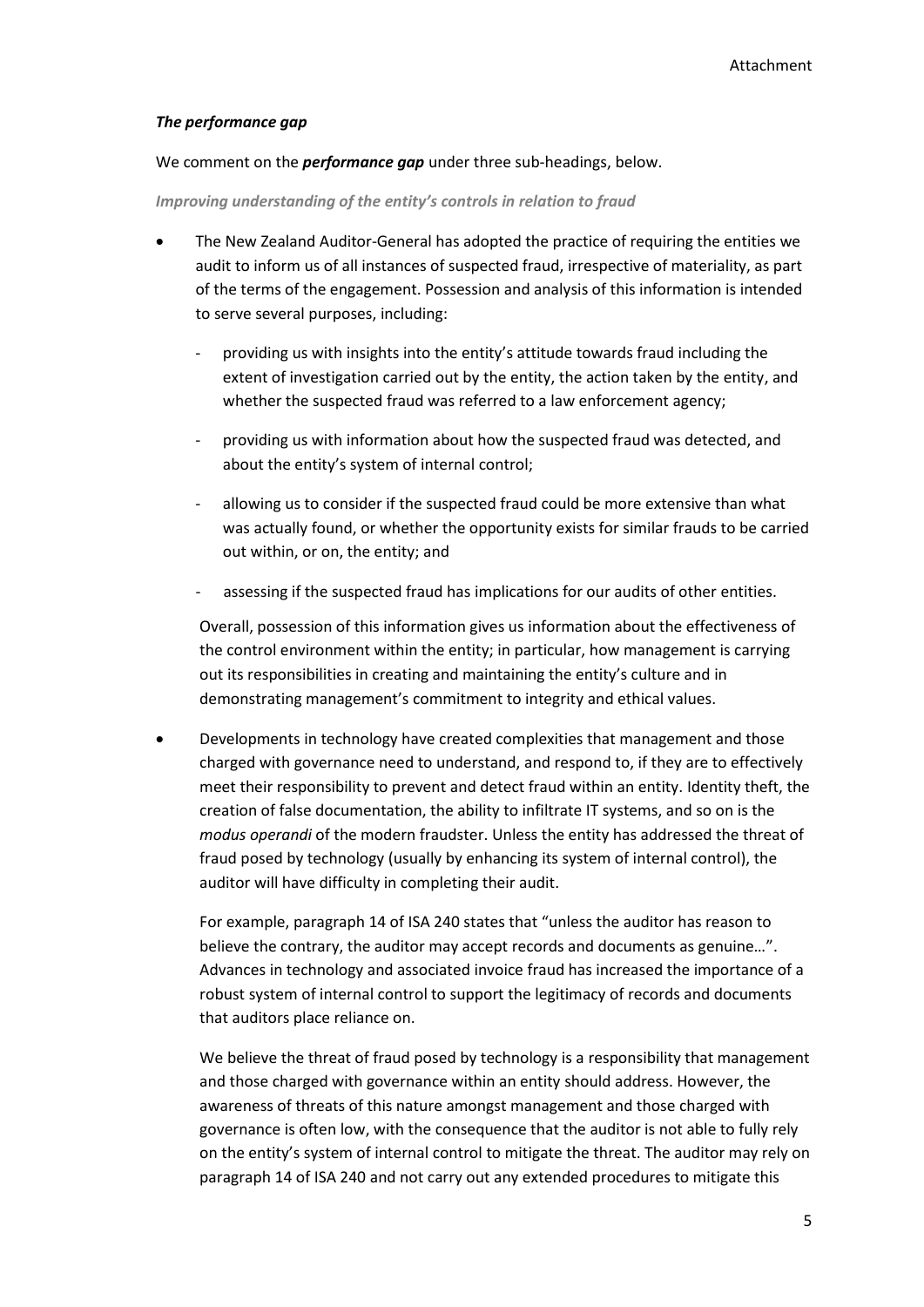threat (a threat that is clearly present) with the consequence of risking audit effectiveness.

We consider that this is a matter to be considered by the IAASB.

#### *Using fraud specialists in the audit*

The suggestion in the IAASB Discussion Paper to consider using fraud specialists when auditing entities with certain characteristics has considerable merit. The reasoning for bringing specialist skills to the audits of certain entities at least at the planning stage links to the sophisticated and innovative means of perpetrating frauds in a world where technology is advancing rapidly, and in recognition that traditional auditors "don't know what they don't know".

#### *Enhanced external reporting by auditors*

We agree with the comments made by the IAASB in the discussion paper that the synergies between auditors, standard-setters and regulators and audit oversight bodies is critical to the effective functioning of the financial reporting ecosystem.

We believe that some matters related to the expectation and performance gap can be addressed through stronger direction from regulators and audit oversight bodies, combined with a strong focus of independence on auditors, as discussed earlier.

The IAASB may be aware of legislation in South Africa that requires "reportable irregularities" observed by an auditor for certain categories of audit to be communicated to a regulator – a form of mandatory whistle-blowing.

We raise this because whistle-blowing can play an important role in enhancing the effectiveness of corporate governance. In particular, legislation mandating that auditors' blow the whistle can assist in overcoming agency-related costs and improve confidence in external audit.

The IAASB could consider setting requirements for auditors to report externally on particular irregularities.

## *The evolution gap*

The definition of fraud in paragraph 12 of ISA 240 could be expanded to include bribery and corruption.

New Zealand, together with 43 other countries, is a signatory to the OECD Convention on Combating Bribery of Foreign Public Officials in International Business Transactions. The OECD has commented that they see auditors as playing an important role in identifying and reporting bribery. Furthermore, the OECD has noted that the auditing standards do not explicitly refer to bribery as falling within the definition of fraud.

In audits carried out by the New Zealand Auditor-General, we have explicitly included bribery and corruption in the definition of fraud because bribery and corruption is an intentional act … involving the use of deception to obtain an unjust or illegal advantage.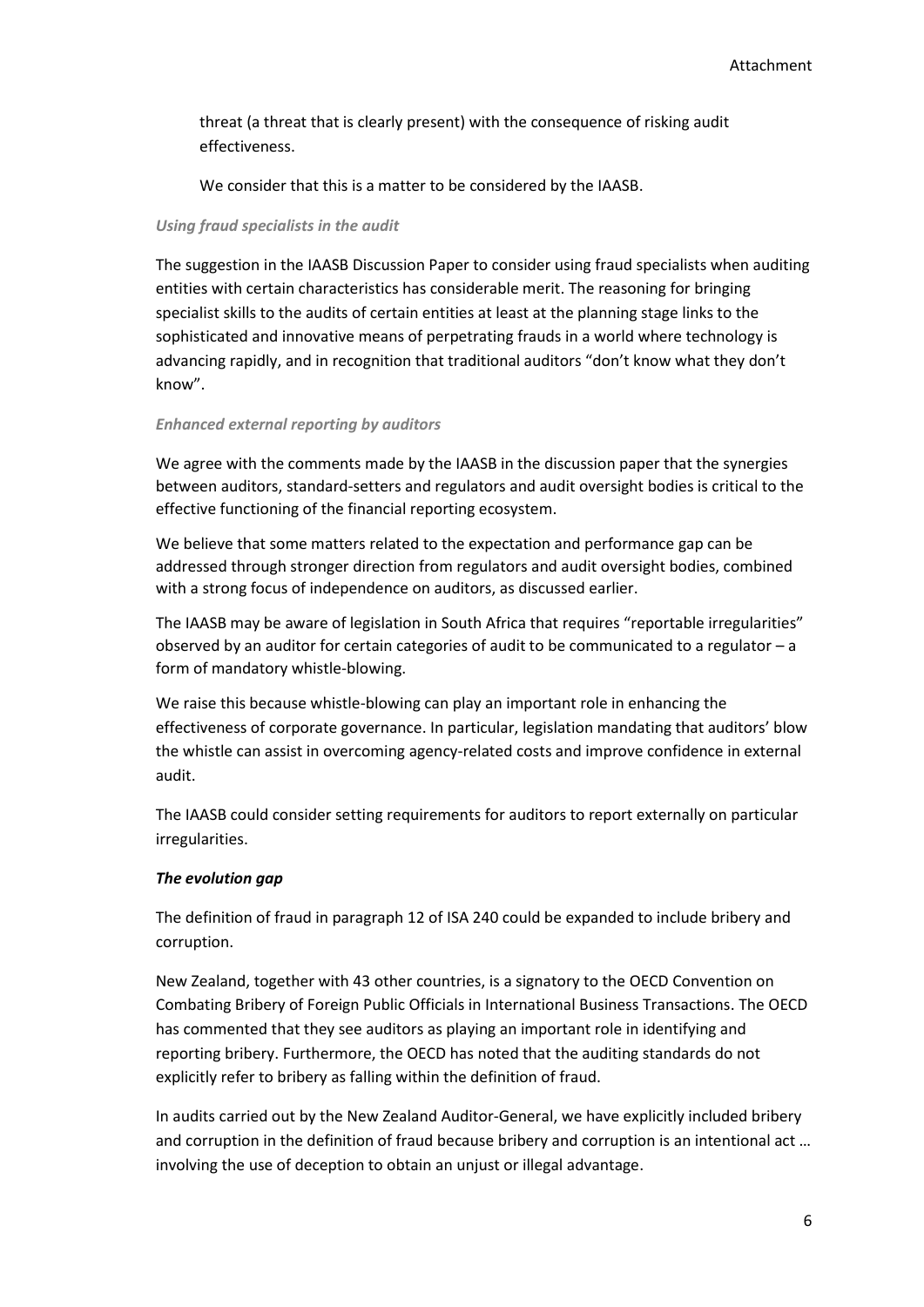We encourage the IAASB to engage with the OECD about the appropriate role of the auditor in respect of bribery and corruption in the context of the audits of financial statements.

#### **Causes of the expectation gap relating to going concern**

We consider that a *knowledge gap* and a *performance gap* exists in respect of going concern. In our view, this gap arises because of a misunderstanding amongst preparers, auditors and users about what "going concern" actually means in the context of an entity's financial statements. Preparers are required to assess if the entity is entitled to use the "going concern basis of accounting".

For practical purposes the use of the "going concern basis of accounting" is often interpreted as the ability of the entity to survive 1 year from its balance date, or 1 year from the date of the auditor's report on the financial statements for a particular balance date. This is a very narrow concept of going concern and the users of the financial statements often look at various other indicators to consider an entity's performance. The general understanding of going concern often does not take into account other factors or external developments that could provide an indication that the entity's business model may be unsustainable.

The requirement to consider other external factors will increasingly become important in audits of sustainability and climate-related information where the timeframes for the information involved are likely to span more than 12 months.

In our view, the requirements placed on preparers to justify their use of the "going concern basis of accounting" as the basis for preparing their financial statements needs to be very clear. For example, the "resiliency statement" prepared by certain entities in the United Kingdom places greater demands on entity management and governors when asserting an entity is a going concern in the context of preparing the financial statements of the entity.

If a clear understanding is reached on what going concern means, in the context of an entity's financial statements, the entity will need to provide evidence (supported by suitable disclosures in the financial statements) that it is justified in asserting it is a going concern. This in turn provides the auditor with an appropriate platform from which to assess management's use of the going concern assumption.

- *2. This paper sets out the auditor's current requirements in relation to fraud in an audit of financial statements, and some of the issues and challenges that have been raised with respect to this (see Sections II and IV). In your view:*
	- *(a) Should the auditor have enhanced or more requirements with regard to fraud in an audit of financial statements? If yes, in what areas?*

We have made some comments on the expectation gap in relation to fraud under question 1.

- *(b) Is there a need for enhanced procedures only for certain entities or in specific circumstances? If yes:*
	- *(i) For what types of entities or in what circumstances?*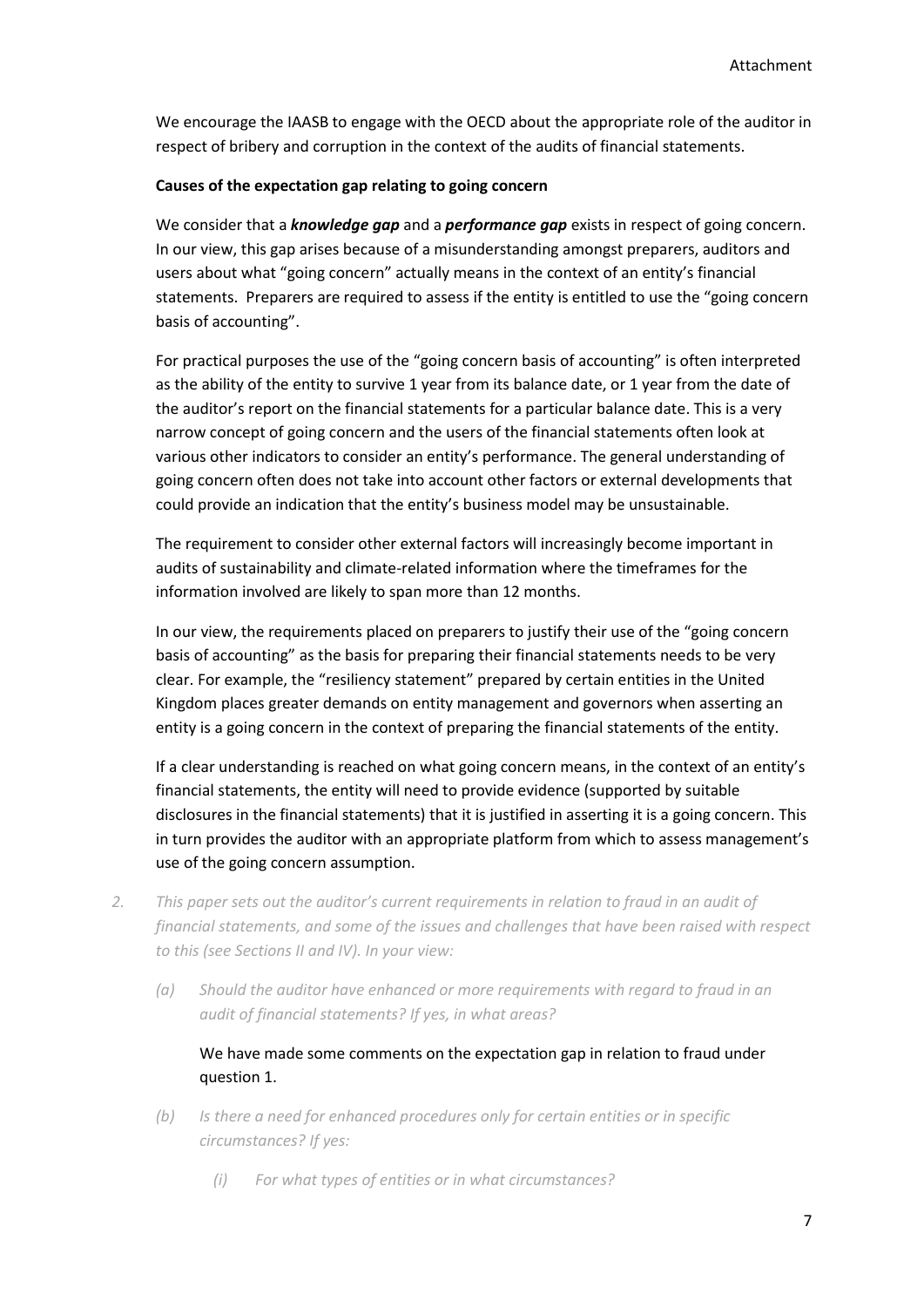- *(ii) What enhancements are needed?*
- *(iii) Should these changes be made within the ISAs or outside the scope of an audit (e.g., a different engagement)? Please explain your answer.*

#### We do not have specific responses to these questions.

*(c) Would requiring a "suspicious mindset" contribute to enhanced fraud identification when planning and performing the audit? Why or why not? Should the IAASB enhance the auditor's considerations around fraud to include a "suspicious mindset"? If yes, for all audits or only in some circumstances?*

Making a formal distinction between professional scepticism and a suspicious mind-set is challenging – particularly when applying these somewhat theoretical notions in practice. We already have an understanding that the auditor will be "on alert" if they encounter situations that cause them concern. To be put "on alert" appears to be similar to the suspicious mind-set idea.

The "on alert" expectation of auditors applies to every audit. Our view is that this expectation should not be confined to certain audits or only in some circumstances.

(d) *Do you believe more transparency is needed about the auditor's work in relation to fraud in an audit of financial statements? If yes, what additional information is needed and how should this information be communicated (e.g. in communications with those charged with governance, in the auditor's report, etc.)?*

We consider that greater transparency is generally a good thing, including transparency about fraud in an audit of financial statements. In principle improved transparency should narrow the audit expectation gap but, on its own, may not make a significant impact. Adding more into the auditor's report may reduce clarity and make the report less understandable to a lay reader.

- *3. This paper sets out the auditor's current requirements in relation to going concern in an audit of financial statements, and some of the issues and challenges that have been raised with respect to this (see Sections III and IV). In your view:*
	- *(a) Should the auditor have enhanced or more requirements with regard to going concern in an audit of financial statements? If yes, in what areas?*

# Please refer to our comments on the expectation gap in relation to going concern under question 1.

- *(b) Is there a need for enhanced procedures only for certain entities or in specific circumstances? If yes:*
	- *(i) For what types of entities or in what circumstances?*
	- *(ii) What enhancements are needed?*